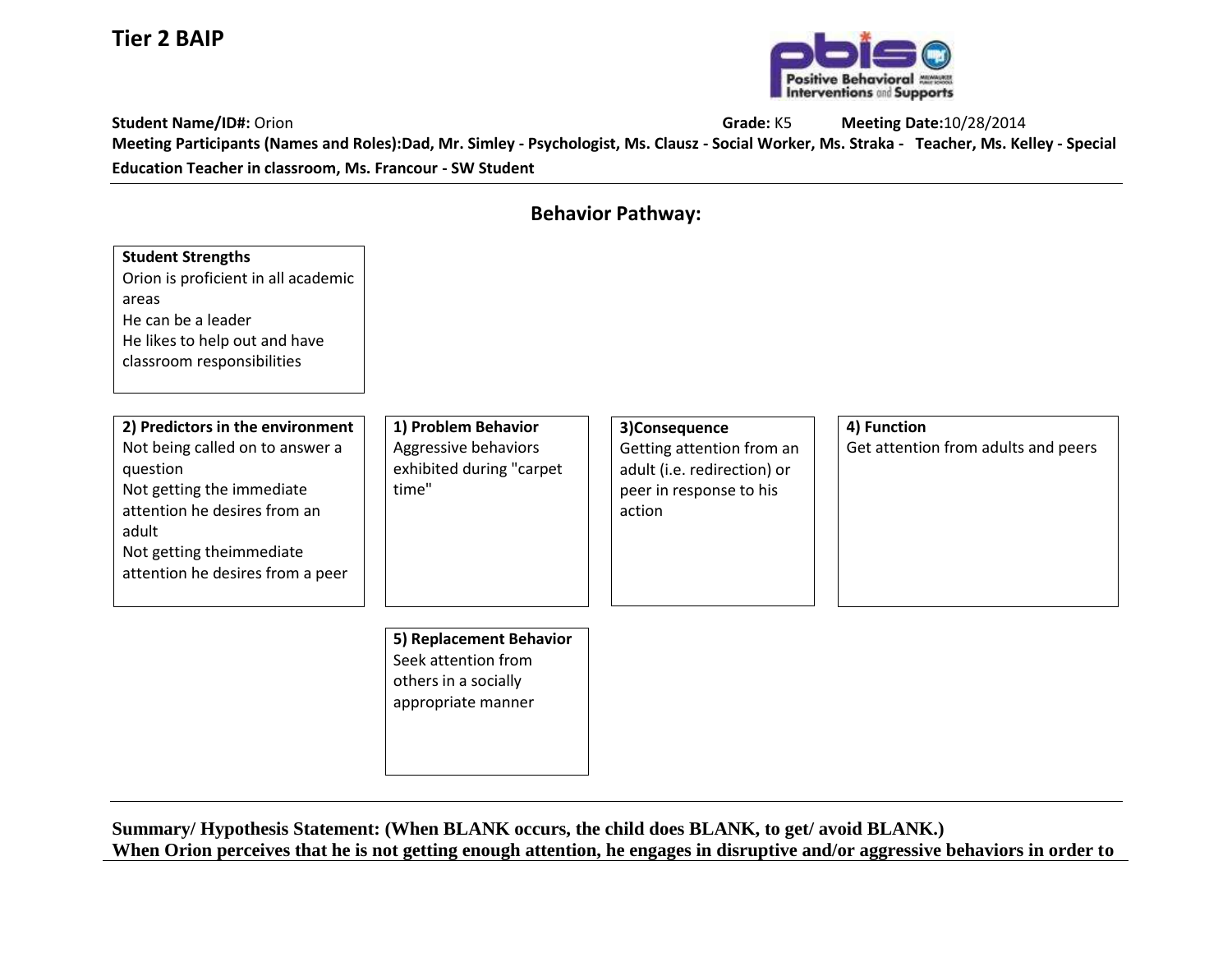

## **get attention from adults and peers.**

| <b>Setting Event/Predictors</b><br><b>Strategies</b><br>Eliminate the identified<br>events/predictors OR build in<br>a neutralizing routine to<br>defuse the effects of the<br>event             | <b>Environment Strategies</b><br>Eliminate/modify triggers in<br>environment or prompt<br>alternative behaviors                                                                                                                                                                                                                                                                                                                                                                                                                                                                               | <b>Teaching/Instructional</b><br><b>Strategies</b><br>Teach functionally equivalent<br>replacement behavior                                                                                                                                                                                                                                                                                                                                                                    | <b>Consequence Strategies</b><br>Reinforce alternative and<br>desired behaviors AND<br>minimize reinforcement of<br>problem behavior                                                                                                                                                                                                                                                                                                                                                                                  |
|--------------------------------------------------------------------------------------------------------------------------------------------------------------------------------------------------|-----------------------------------------------------------------------------------------------------------------------------------------------------------------------------------------------------------------------------------------------------------------------------------------------------------------------------------------------------------------------------------------------------------------------------------------------------------------------------------------------------------------------------------------------------------------------------------------------|--------------------------------------------------------------------------------------------------------------------------------------------------------------------------------------------------------------------------------------------------------------------------------------------------------------------------------------------------------------------------------------------------------------------------------------------------------------------------------|-----------------------------------------------------------------------------------------------------------------------------------------------------------------------------------------------------------------------------------------------------------------------------------------------------------------------------------------------------------------------------------------------------------------------------------------------------------------------------------------------------------------------|
| Use of "wiggle seat" during<br>carpet time<br>Orion will have the choice of<br>either sitting with the group on<br>the carpet, or at his individual<br>desk (within view of the Smart<br>Board). | Teacher will use tongue depresser<br>sticks as a way to randomly select<br>students to answer questions<br>during group instruction. This<br>eliminates his impression that the<br>teacher is choosing not to call on<br>him and he will know that if his<br>stick is not in the can, he will not be<br>called on until they are all returned<br>to the can.<br>During carpet time, the teacher will<br>use a non-verbal cue card tally<br>points earned for appropriate<br>behavior<br>Use of social stories to help Orion<br>learn, understand and generalize<br>different school routines. | School psychologist will work 1:1<br>with Orion to teach appropriate<br>social and coping skill<br>development.<br>School psychologist will be using<br>the Second Step curriculum with<br>the class, providing all students the<br>opportunity to learn social skills.<br>Teaching class the concept of<br>"bubble space" for personal space.<br>The classroom teachers will praise<br>Orion when he shows that he is<br>coping with frustration in an<br>appropriate manner. | When Orion earns _ positive<br>tallies during carpet time, he will<br>be able to place a sticker in a<br>specific spot on his daily chart.<br>When Orion receives 2 stickers on<br>his behavior chart, he will be able<br>to earn a reinforcer of his<br>choosing from a menu of options:<br>* lead the class in a song/activity<br>* choose the book to have read to<br>the class<br>* brain break<br>* classroom job<br>* 1:1 time with chosen adult for a<br>specific amount of time<br>* trip to the treat bucket |